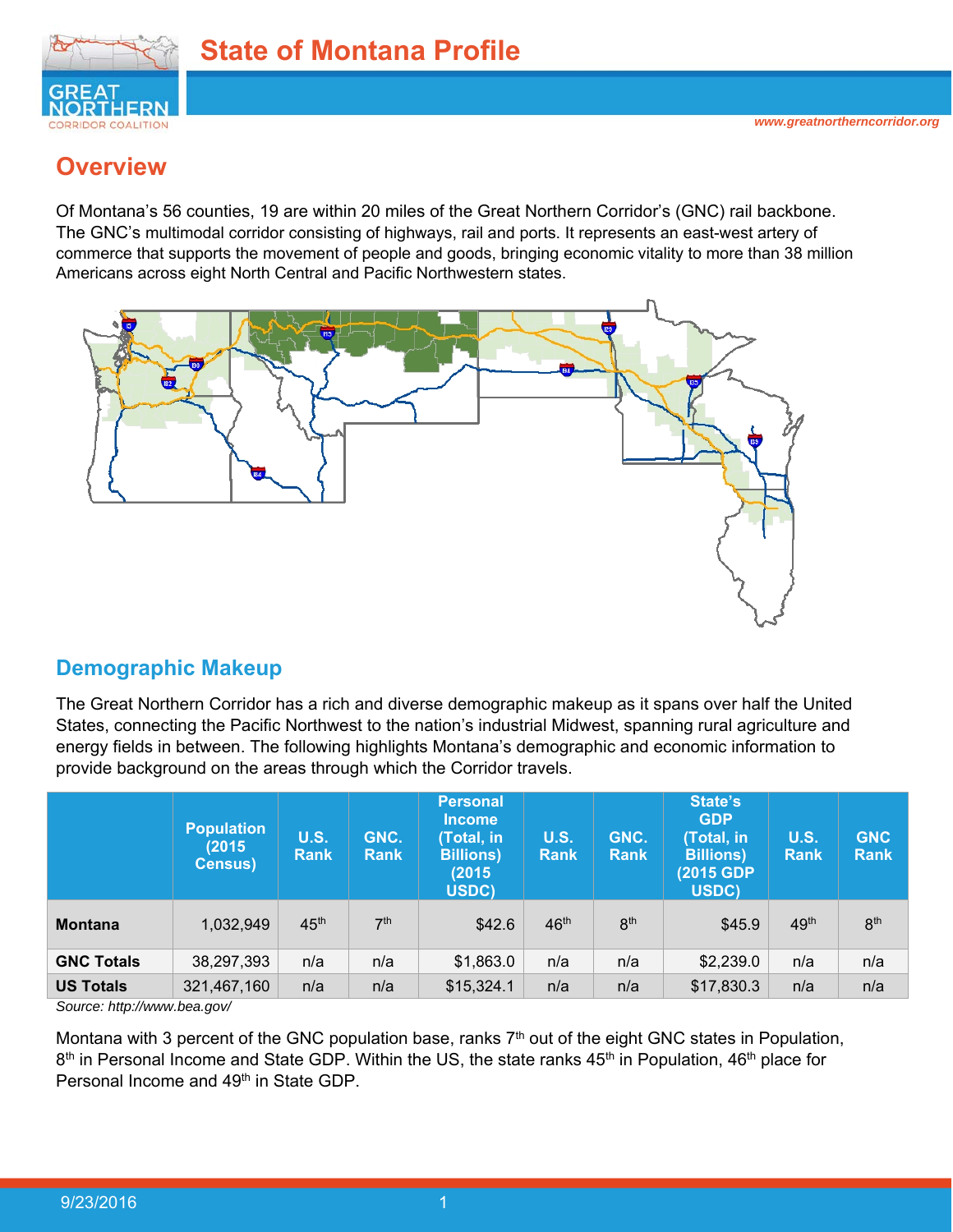



#### **Montana Coalition Members**

Currently, Montana stakeholders are represented by the Montana Department of Transportation and the Port of Northern Montana. It is anticipated that this membership will grow as the Coalition expands its membership to other interested stakeholders along the corridor.

#### **Canadian Relations with Montana**

Canada is Montana's largest trading partner, with exports in 2015 totaling \$523 million and imports totaling \$3.5 billion. Montana has 12 of GNC's 54 international ports of entry on the Canada border.

In 2014, Montana had three freight crossing in the top twenty GNC rail border crossings representing \$18 million or 15.5 percent of the GNC freight crossings.



In 2014, three border crossings of the top 20 GNC border crossings were in Montana: Sweetgrass, MT (#7), Roosville, MT (#15) and Piegan, MT (#20). Together these three crossings exchanged a total value of \$18.4 billion, 15.5 percent of the total GNC crossing Value.

### **Montana Freight Border Crossing Locations in Top 20 GNC Crossings (2014)**

| <b>Rank</b> | <b>Crossing</b>               | <b>Route</b>               | <b>Total Freight</b><br><b>Crossings</b> | <b>Total Value</b><br>(in Millions) | $%$ of<br><b>Total GNC Value</b> |
|-------------|-------------------------------|----------------------------|------------------------------------------|-------------------------------------|----------------------------------|
|             | Sweetgrass, MT                | $I-15$                     | 165,693                                  | \$17,834                            | 15.0%                            |
| 15          | Roosville, MT                 | US-93                      | 10,843                                   | \$192                               | 0.2%                             |
| 20          | Piegan, MT                    | <b>US-89</b>               | 1.941                                    | \$360                               | 0.3%                             |
|             |                               | Montana Cross Border Total | 178.477                                  | \$18,386                            | 15.5%                            |
|             | <b>GNC Cross Border Total</b> | 1,398,969                  | \$106,379                                | 100%                                |                                  |

*Source: Bureau of Transportation Statistics, Border Crossing/Entry Data (2014)*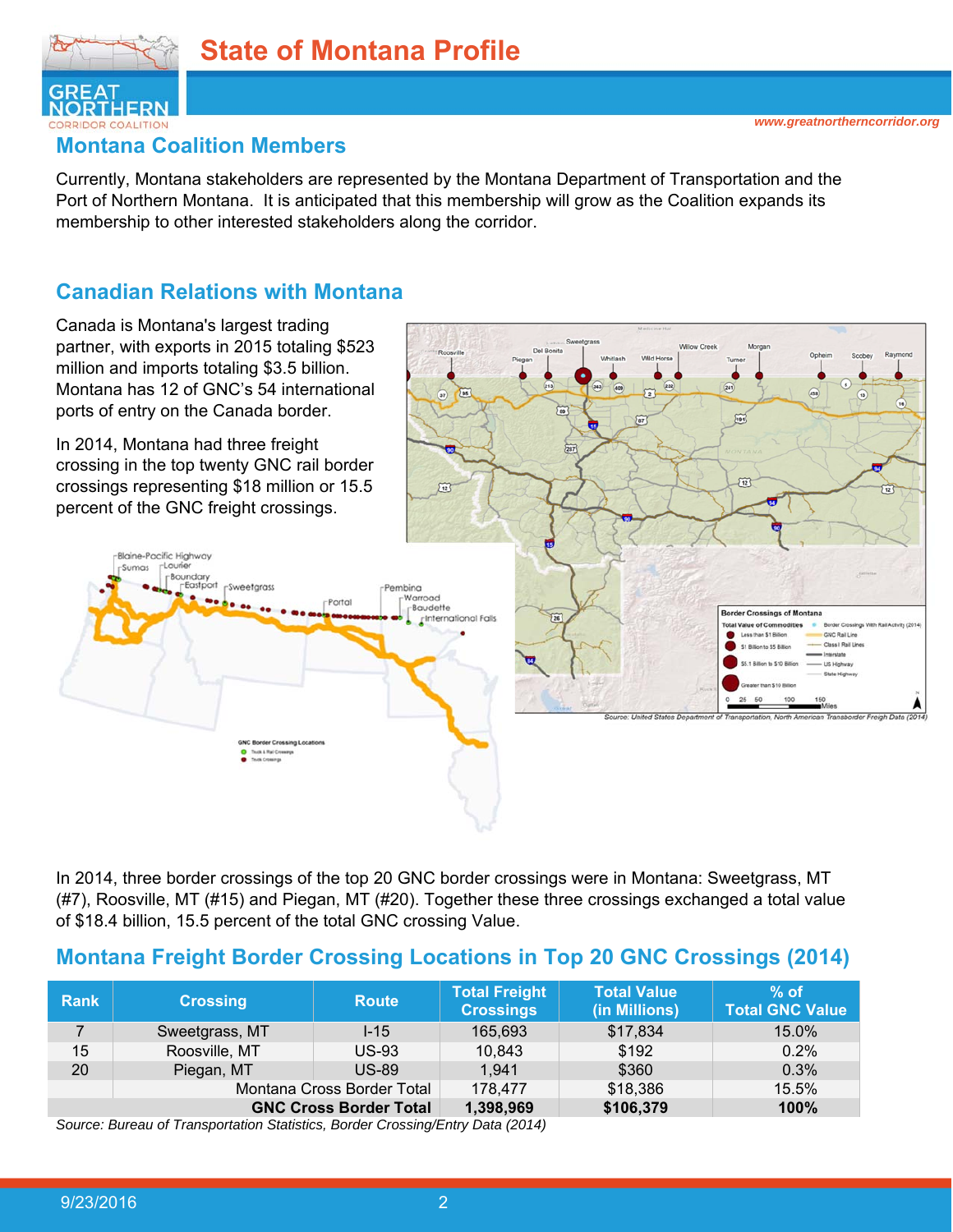

*www.greatnortherncorridor.org* 

### **2014 Value of Roadway and Rail Border Crossings**

| <b>Montana</b>                       | <b>Total Roadway</b> | % of Total GNC<br><b>Roadway Value</b> | <b>Total Rail</b> | % of Total<br><b>GNC Rail</b><br><b>Value</b> |
|--------------------------------------|----------------------|----------------------------------------|-------------------|-----------------------------------------------|
| Total Value in \$<br><b>Billions</b> | \$14.6               | 21%                                    | \$1.5             | 4%                                            |
| <b>Import Tonnage</b><br>in Millions | 2.8                  | 20%                                    | 1.2               | 2%                                            |

*Source: Bureau of Transportation Statistics, Border Crossing/Entry Data (2014).* 

For 2014, Montana roadway crossings totaled \$14.6 billion, 21 percent of the total GNC roadway crossings. Rail border crossings in Montana were \$1.5 billion or 4 percent of the total GNC rail border crossings.

### **2014 Volume of Roadway and Rail Border Crossings**



During 2014, there were 183,826 Montana truck border crossings equivalent to 13 percent of the total GNC truck crossings. In that same year, there were 1,389 Montana rail border crossings, equaling 8 percent of the total GNC rail crossings.

### **Domestic Cargo Movement (2014)**

*Of the 145 Million Tons of Montana Products moving domestically in the United States, 83%* 

*is destined for GNC states, valuing \$43 billion.*